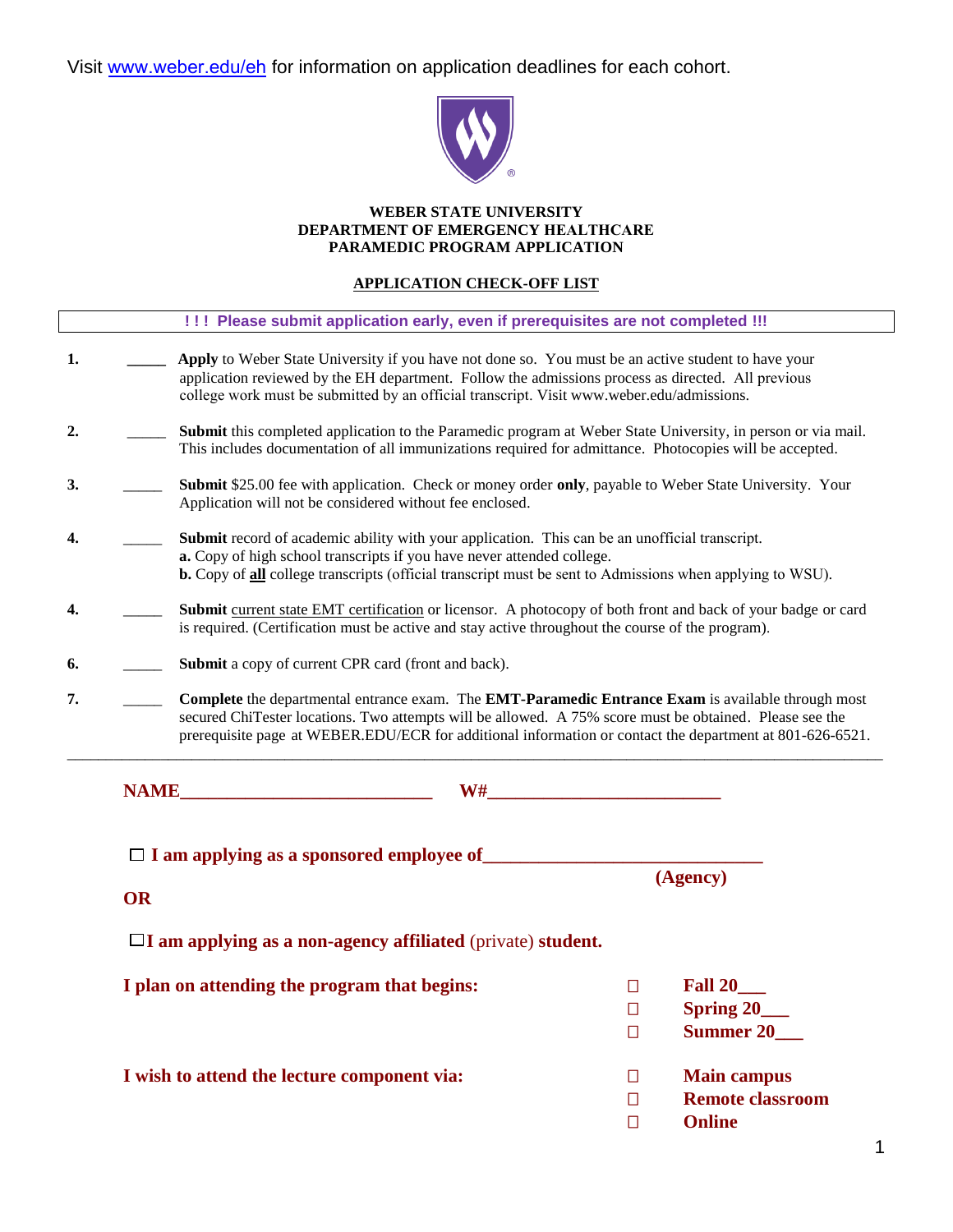

WEBER STATE UNIVERSITY APPLICATION FOR ADMISSION PARAMEDIC PROGRAM

| $\bullet$ | <b>Print Name</b>                                               |                                                             |             |              |               |
|-----------|-----------------------------------------------------------------|-------------------------------------------------------------|-------------|--------------|---------------|
|           |                                                                 | <b>LAST</b>                                                 |             | <b>FIRST</b> | <b>MIDDLE</b> |
| $\bullet$ | <b>Telephone Numbers</b>                                        |                                                             |             |              |               |
|           |                                                                 | (H)                                                         | (W)         |              | (C)           |
|           | Home Address                                                    |                                                             |             |              |               |
|           |                                                                 | <b>ADDRESS</b>                                              | <b>CITY</b> | <b>ST</b>    | ZIP           |
| $\bullet$ | E-mail Address                                                  | <u> 1989 - Johann Stoff, amerikansk politiker (d. 1989)</u> |             |              |               |
| ٠         | Employer                                                        |                                                             |             |              |               |
| $\bullet$ |                                                                 |                                                             |             |              |               |
| $\bullet$ | EMT Certificate or Badge #                                      |                                                             |             | State:       |               |
| ٠         | Date of initial EMT Certification___________                    |                                                             |             |              |               |
| $\bullet$ | Brief description of EMT Experience (Agency, time served, etc.) |                                                             |             |              |               |
|           |                                                                 |                                                             |             |              |               |
|           |                                                                 |                                                             |             |              |               |
|           |                                                                 |                                                             |             |              |               |
|           |                                                                 |                                                             |             |              |               |
|           |                                                                 |                                                             |             |              |               |
|           |                                                                 |                                                             |             |              |               |
|           |                                                                 |                                                             |             |              |               |
|           |                                                                 |                                                             |             |              |               |
|           |                                                                 |                                                             |             |              |               |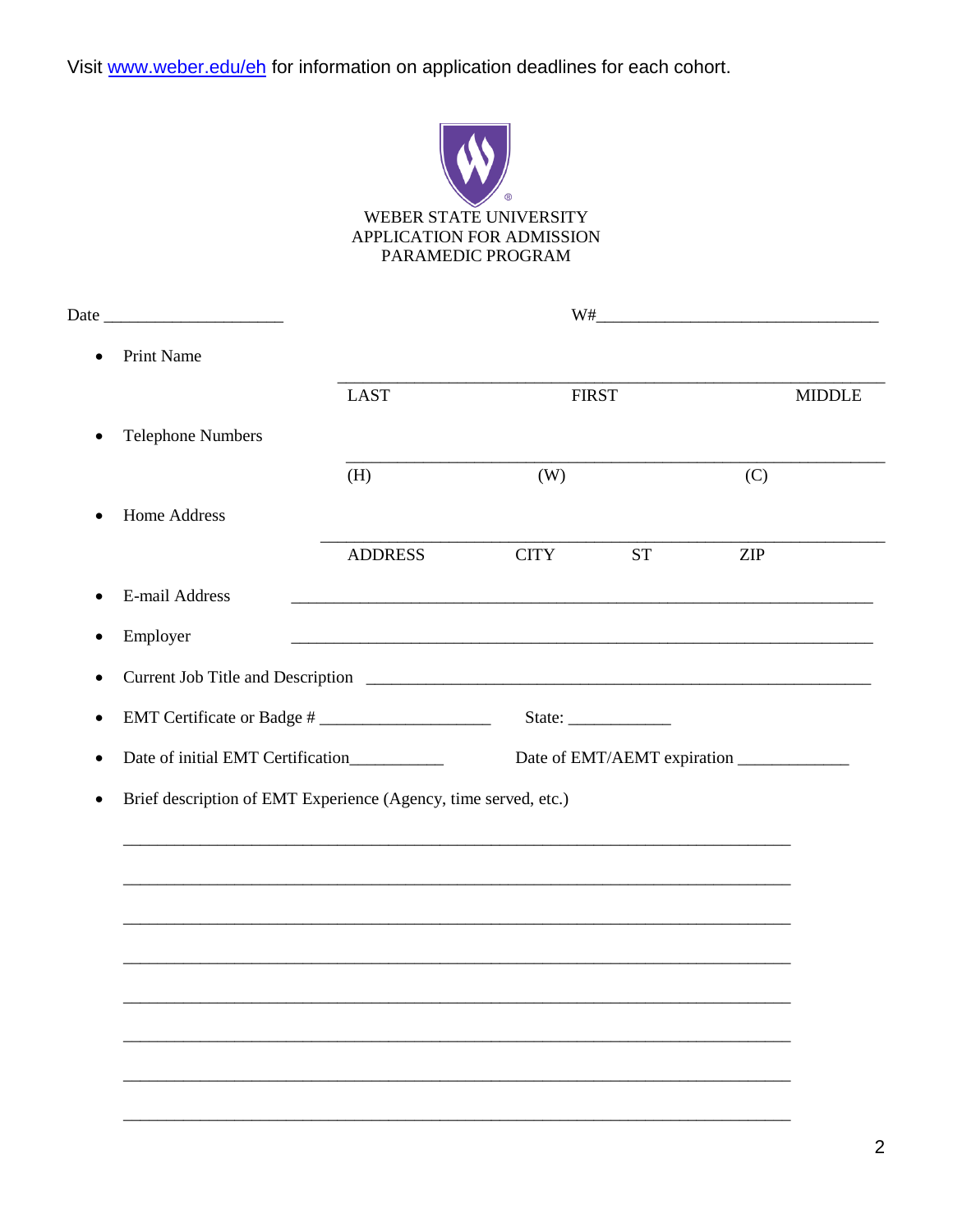• Emergency Contact:

| <b>NAME</b>    |            |         | <b>PHONE</b> |  |
|----------------|------------|---------|--------------|--|
|                |            |         |              |  |
| <b>ADDRESS</b> | <b>TTV</b> | cт<br>ມ | <b>ZIP</b>   |  |

#### **HIGH SCHOOL(S) ATTENDED:**

| Name of School | City and State | Date of Entrance | Date of Leaving   Degree Earned |  |
|----------------|----------------|------------------|---------------------------------|--|
|                |                |                  |                                 |  |
|                |                |                  |                                 |  |
|                |                |                  |                                 |  |

#### **COLLEGE(S) ATTENDED:**

| Name of<br>College/University | City and State | Date of Entrance | Date of Leaving | Degree Earned |
|-------------------------------|----------------|------------------|-----------------|---------------|
|                               |                |                  |                 |               |
|                               |                |                  |                 |               |
|                               |                |                  |                 |               |

### **CURRENT LICENSURES AND CERTIFICATIONS**

| <b>EMT-I/Advanced EMT</b> | ABLS         |
|---------------------------|--------------|
| <b>CPR</b> Instructor     | <b>GALS</b>  |
| ACLS                      | <b>NALS</b>  |
| <b>PALS</b>               | <b>PHTLS</b> |
| <b>PEPP</b>               | ITI S        |
| AML S                     | NRP          |

Other: (detail below)

#### **PREREQUISITES**

I have **completed** the following prerequisites (or higher) with a **grade of C or better**:

| $\Box$ EMT Certification             | $\Box$ HTHS 1110 or Anatomy (4 cr)    | $\Box$ ENGLish 1010 (College Writing) |
|--------------------------------------|---------------------------------------|---------------------------------------|
| $\Box$ HTHS 1101 Medical Terminology | $\Box$ HTHS 1111 or Physiology (4 cr) | $\Box$ MATH 990 or 1010               |

\_\_\_\_\_\_\_\_\_\_\_\_\_\_\_\_\_\_\_\_\_\_\_\_\_\_\_\_\_\_\_\_\_\_\_\_\_\_\_\_\_\_\_\_\_\_\_\_\_\_\_\_\_\_\_\_\_\_\_\_\_\_\_\_\_\_\_\_\_\_\_\_\_\_\_\_\_\_\_\_\_\_\_\_\_\_\_ \_\_\_\_\_\_\_\_\_\_\_\_\_\_\_\_\_\_\_\_\_\_\_\_\_\_\_\_\_\_\_\_\_\_\_\_\_\_\_\_\_\_\_\_\_\_\_\_\_\_\_\_\_\_\_\_\_\_\_\_\_\_\_\_\_\_\_\_\_\_\_\_\_\_\_\_\_\_\_\_\_\_\_\_\_\_\_

If a box remains unchecked, please explain how you intend to complete this prerequisite prior to the start of the paramedic cohort for which you are applying. Please document the course attended and/or attending and estimated time of completion.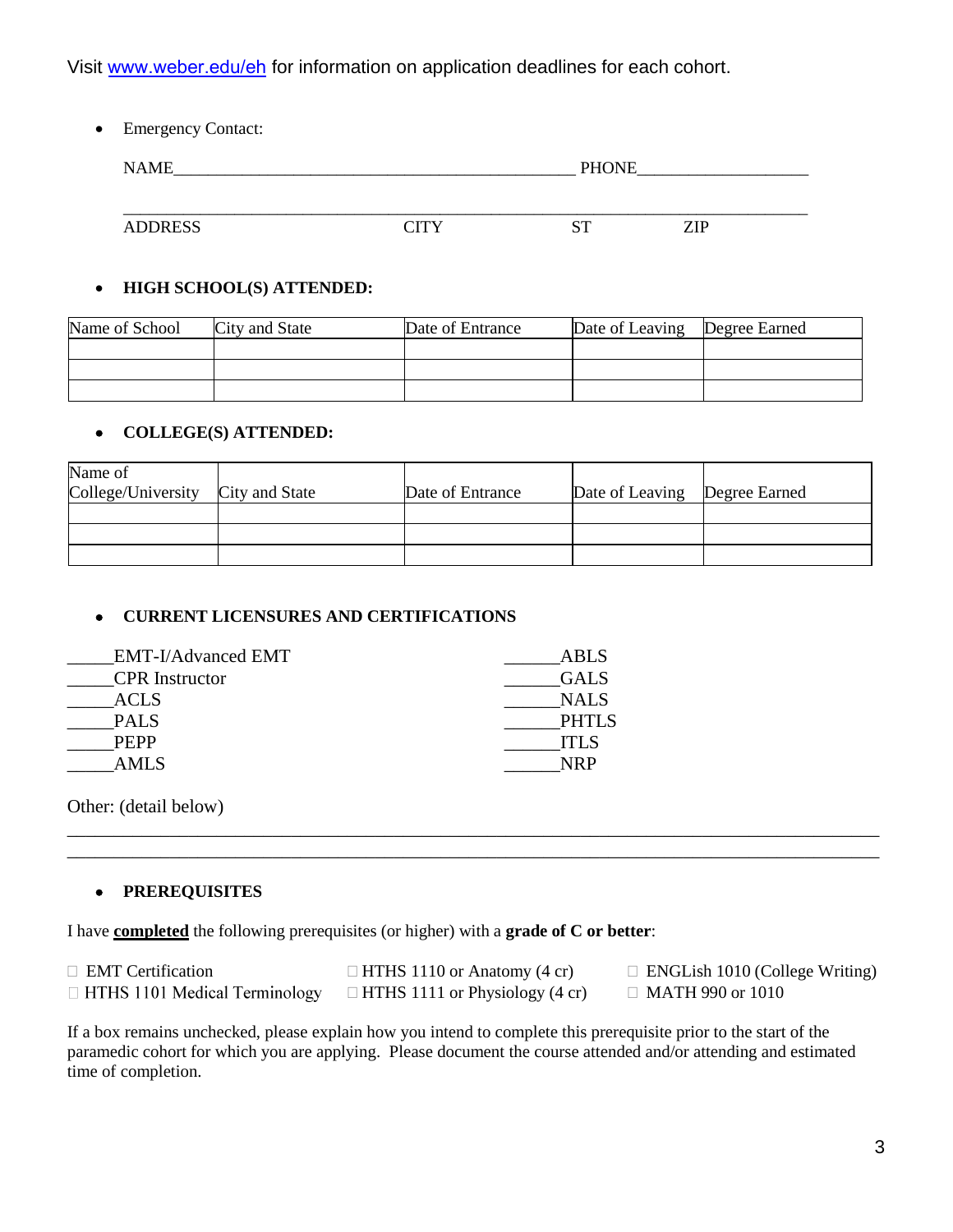|  |  |  | Visit www.weber.edu/eh for information on application deadlines for each cohort. |
|--|--|--|----------------------------------------------------------------------------------|
|--|--|--|----------------------------------------------------------------------------------|

| <b>AAS Degree Support Courses</b><br>$\bullet$                                                                                                                                                                                                                                        |                                                                                                                                                                                                                                                                                                                                                                    |                                                                                                                                                                                                                                                                                                                                                                                                                                                           |
|---------------------------------------------------------------------------------------------------------------------------------------------------------------------------------------------------------------------------------------------------------------------------------------|--------------------------------------------------------------------------------------------------------------------------------------------------------------------------------------------------------------------------------------------------------------------------------------------------------------------------------------------------------------------|-----------------------------------------------------------------------------------------------------------------------------------------------------------------------------------------------------------------------------------------------------------------------------------------------------------------------------------------------------------------------------------------------------------------------------------------------------------|
|                                                                                                                                                                                                                                                                                       | I have <b>completed</b> the following support courses for the AAS Degree with a C or better.                                                                                                                                                                                                                                                                       |                                                                                                                                                                                                                                                                                                                                                                                                                                                           |
| $\Box$ ENGL 2010                                                                                                                                                                                                                                                                      | $\Box$ PSY 1010                                                                                                                                                                                                                                                                                                                                                    | $\Box$ HLTH 3400                                                                                                                                                                                                                                                                                                                                                                                                                                          |
| $\Box$ MATH 1010/HTHS 1108                                                                                                                                                                                                                                                            | $\Box$ SOC 1010/1020                                                                                                                                                                                                                                                                                                                                               | $\Box$ HTHS 2230                                                                                                                                                                                                                                                                                                                                                                                                                                          |
| $\bullet$<br>field internships.                                                                                                                                                                                                                                                       |                                                                                                                                                                                                                                                                                                                                                                    | By my initials, I recognize the estimated program expenses associated with completing a paramedic program.<br>Expenses include but are not limited to tuition, books, lab fees, uniforms, and travel to and from clinical and                                                                                                                                                                                                                             |
|                                                                                                                                                                                                                                                                                       |                                                                                                                                                                                                                                                                                                                                                                    |                                                                                                                                                                                                                                                                                                                                                                                                                                                           |
| ٠<br>overnight).                                                                                                                                                                                                                                                                      |                                                                                                                                                                                                                                                                                                                                                                    | By my initials I understand paramedic education is a rigorous, sequential program requiring significant time<br>and personal commitment (clinical and field internship are often performed on weekends, evenings, and                                                                                                                                                                                                                                     |
|                                                                                                                                                                                                                                                                                       | $Yes$ $No$ $No$                                                                                                                                                                                                                                                                                                                                                    |                                                                                                                                                                                                                                                                                                                                                                                                                                                           |
| ٠<br>requirements of my field internship first.                                                                                                                                                                                                                                       | $Yes$ $No$                                                                                                                                                                                                                                                                                                                                                         | By my initials I understand that I may be assigned to a specific preceptor during my field internship and that I<br>may be required to work the identical hours of my preceptor. If said field internship interferes with my own<br>work or personal schedule, it is my responsibility to make the necessary arrangements to meet the hourly                                                                                                              |
|                                                                                                                                                                                                                                                                                       |                                                                                                                                                                                                                                                                                                                                                                    |                                                                                                                                                                                                                                                                                                                                                                                                                                                           |
| ٠<br>$Yes_$                                                                                                                                                                                                                                                                           | may be found at: http://www.weber.edu/ssd, health.utah.gov/ems, or nremt.org.                                                                                                                                                                                                                                                                                      | By my initials I understand that a paramedic must have the ability and agility to lift patients, get down and up<br>from the floor without assistance, and must have physical and mental endurance to participate in 10 to 30<br>minute testing scenarios. I recognize if I need special accommodations for class or testing (ADA) it is MY<br>responsibility to contact either the WSU student services, the National Registry or Utah BEMS. Information |
| certification or licensure.                                                                                                                                                                                                                                                           |                                                                                                                                                                                                                                                                                                                                                                    | By my initials I understand paramedic education has several "benchmark" checkpoints and/or terminal<br>competencies that must be completed to continually progress through the program and/or be recommended for                                                                                                                                                                                                                                          |
|                                                                                                                                                                                                                                                                                       | $\begin{picture}(150,10) \put(0,0){\vector(1,0){100}} \put(15,0){\vector(1,0){100}} \put(15,0){\vector(1,0){100}} \put(15,0){\vector(1,0){100}} \put(15,0){\vector(1,0){100}} \put(15,0){\vector(1,0){100}} \put(15,0){\vector(1,0){100}} \put(15,0){\vector(1,0){100}} \put(15,0){\vector(1,0){100}} \put(15,0){\vector(1,0){100}} \put(15,0){\vector(1,0){100}}$ |                                                                                                                                                                                                                                                                                                                                                                                                                                                           |
| ٠<br>program.                                                                                                                                                                                                                                                                         |                                                                                                                                                                                                                                                                                                                                                                    | By my initials I understand that certain immunizations are required by regulatory bodies and clinical agencies.<br>These must be completed and FULLY DOCUMENTED at castlebranch.com prior to starting the paramedic                                                                                                                                                                                                                                       |
| $Yes$ and $Yes$ and $Yes$ and $Yes$ and $Yes$ and $Yes$ and $Yes$ and $Yes$ and $Yes$ and $Yes$ and $Yes$ and $Yes$ and $Yes$ and $Yes$ and $Yes$ and $Yes$ and $Yes$ and $Yes$ and $Yes$ and $Yes$ and $Yes$ and $Yes$ and $Yes$ and $Yes$ and $Yes$ and $Yes$ and $Yes$ and $Yes$ a | No                                                                                                                                                                                                                                                                                                                                                                 |                                                                                                                                                                                                                                                                                                                                                                                                                                                           |
|                                                                                                                                                                                                                                                                                       |                                                                                                                                                                                                                                                                                                                                                                    |                                                                                                                                                                                                                                                                                                                                                                                                                                                           |
| ٠                                                                                                                                                                                                                                                                                     |                                                                                                                                                                                                                                                                                                                                                                    | By my initials I understand if accepted I will be required to undergo a criminal background check using<br>LiveScan fingerprints for the Utah Bureau of EMS as part of the state application process and fee.                                                                                                                                                                                                                                             |
|                                                                                                                                                                                                                                                                                       | No                                                                                                                                                                                                                                                                                                                                                                 |                                                                                                                                                                                                                                                                                                                                                                                                                                                           |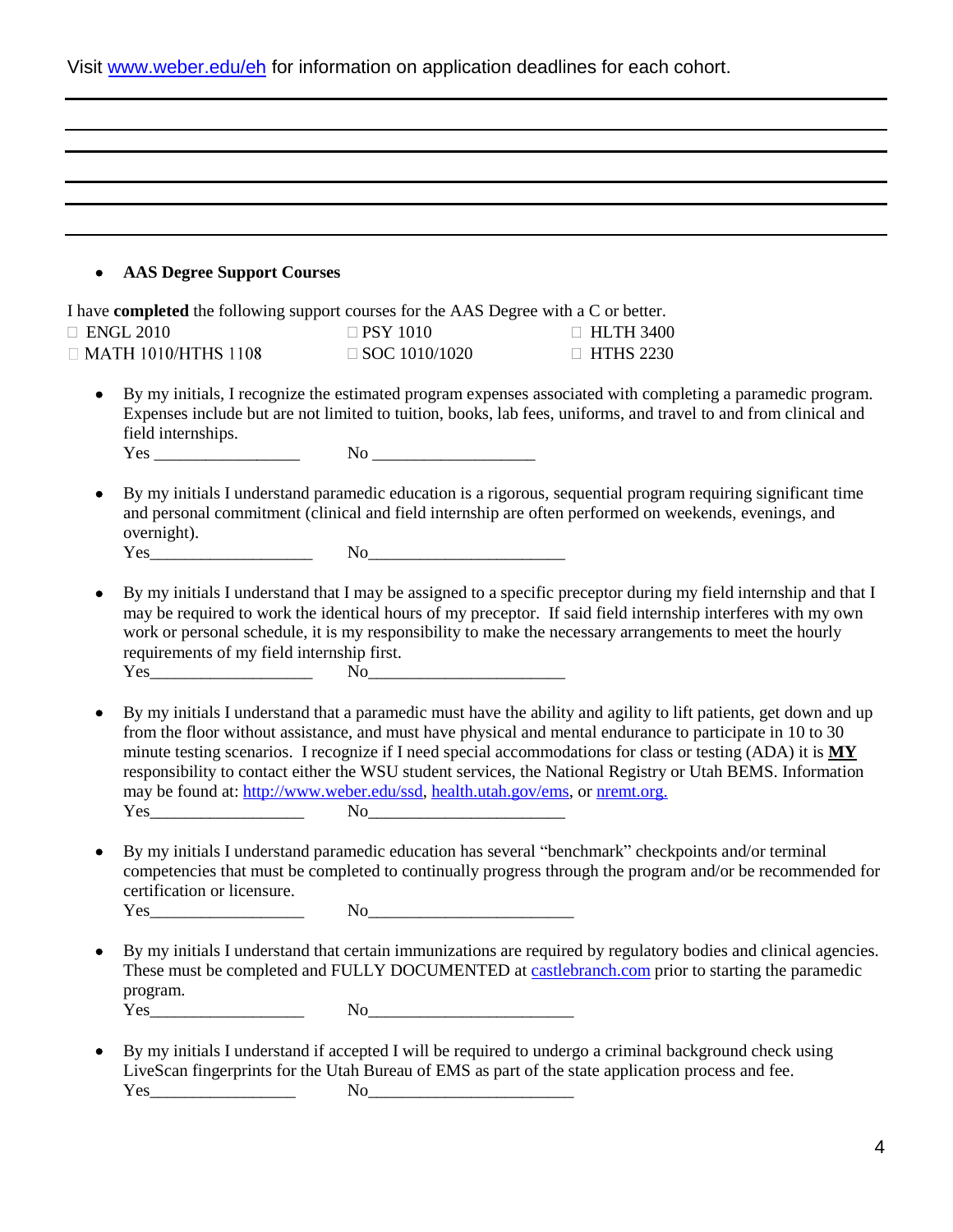- By my initials I understand that a separate background criminal check (BCI) for clinical clearance, (paid by the student,) will be required prior to the start of clinical rotations. Yes\_\_\_\_\_\_\_\_\_\_\_\_\_\_\_\_\_\_ No\_\_\_\_\_\_\_\_\_\_\_\_\_\_\_\_\_\_\_\_\_\_\_\_
- By my initials I understand that the clinical agencies require a drug screen urinalysis (paid by the student) and will be required to start the clinical rotations.  $Yes$  No  $No$

 By my initials I understand paramedic education has an affective domain component which includes integrity, empathy, self-motivation, appearance and hygiene, self-confidence, communications, time management, teamwork and diplomacy, respect, patient advocacy, and careful delivery of service. These must be consistently demonstrated to continually progress in the program and/or be recommended for certification or licensure. Yes\_\_\_\_\_\_\_\_\_\_\_\_\_\_\_\_\_\_ No\_\_\_\_\_\_\_\_\_\_\_\_\_\_\_\_\_\_\_\_\_\_\_\_

I do hereby certify that the statements in this application are true and complete to the best of my knowledge. I recognize that all prerequisites will be completed with a grade of C by the first day of class or as indicated in a student contract.

Signature the contract of the contract of the contract of the contract of the contract of the contract of the contract of the contract of the contract of the contract of the contract of the contract of the contract of the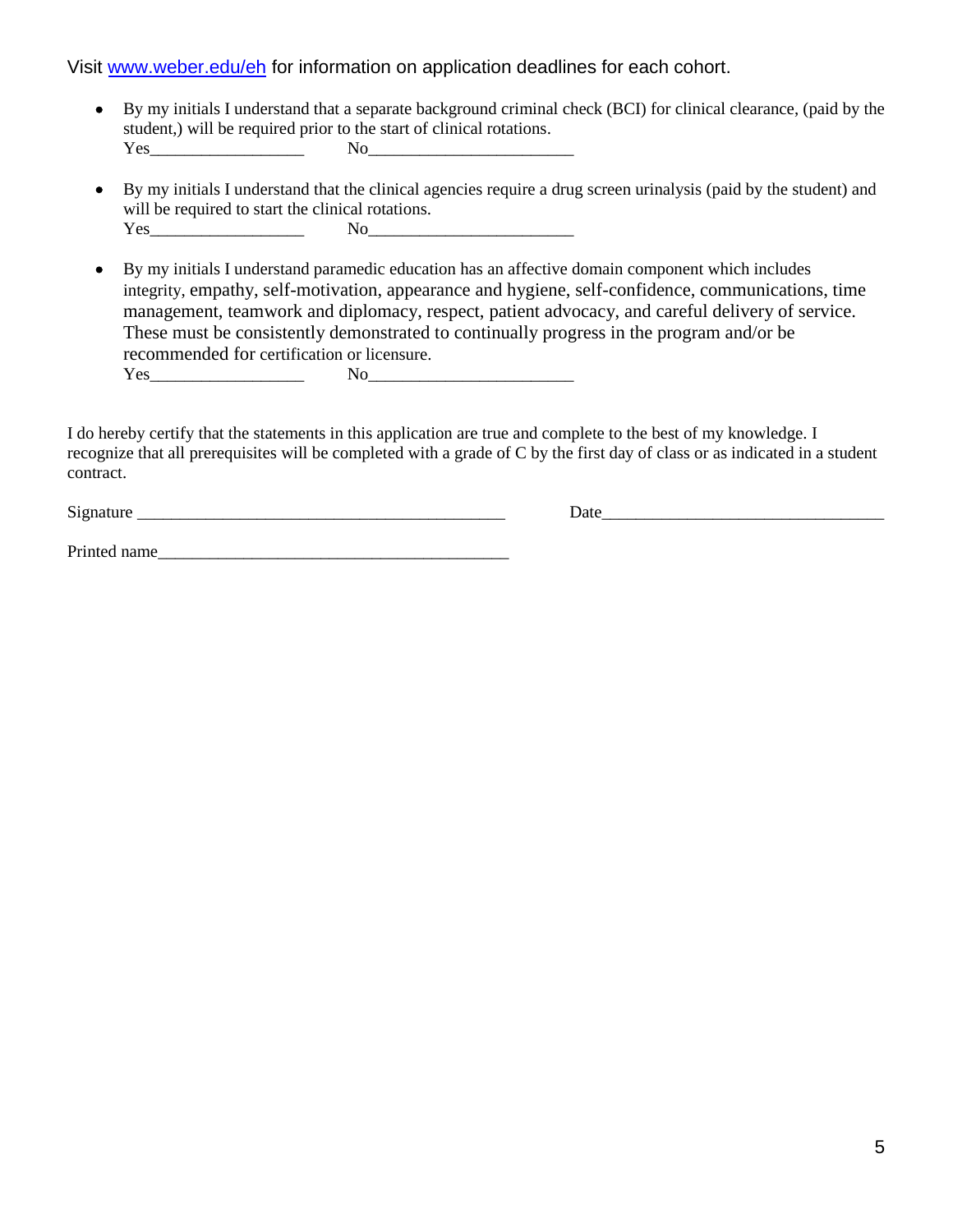## **Background Criminal Investigation - Urine Dug Screening - Immunizations:**

- o These items must be completed by all accepted applicants through **castlebranch.com**. Please plan on a \$110.00 fee. This must be completed prior to the end of PAR 2000.
- o Further information will be included in your acceptance package.

**-----------------------------------------------------------------------------------------------------------------------------------**

#### **Intermountain Healthcare Drug Screen and Background Check Testing Guidelines**

## **Urine Drug Screens**

- o Certified Laboratories / MRO:
	- Schools / educational institutions should contract with qualified laboratories **(castlebranch.com)** capable of certifying a SAM-5 drug screen by providing MRO (Medical Review Officer) assessment for any positive results.

## **SAM-5 Drug Test:**

- Testing a urine sample for the presence of substances that include the following. All positive drug screens should be reviewed by an MRO to prevent legal liability.
	- o Marijuana
	- o Natural opiates
	- o Amphetamines
	- o Cocaine
	- o PCP

# **Failed Test:**

a. The presence of illegal drugs without MRO justification.

b. The presence of prescription drugs and/or metabolites for which the tested individual does not have a current prescription.

c. Diluted, tampered, or questionable urine sample.

# **Criminal Background Checks**

- Intermountain recommends a thorough background check of seven years.
- Upon review, relevant considerations include:
	- The time, nature and number of convictions;
	- How the conviction bears upon the duties of the job; and
	- Successful efforts toward rehabilitation.
	- If the conviction is of a sexual or violent nature, or involves drugs, the individual would not be eligible for an Intermountain clinical rotation.